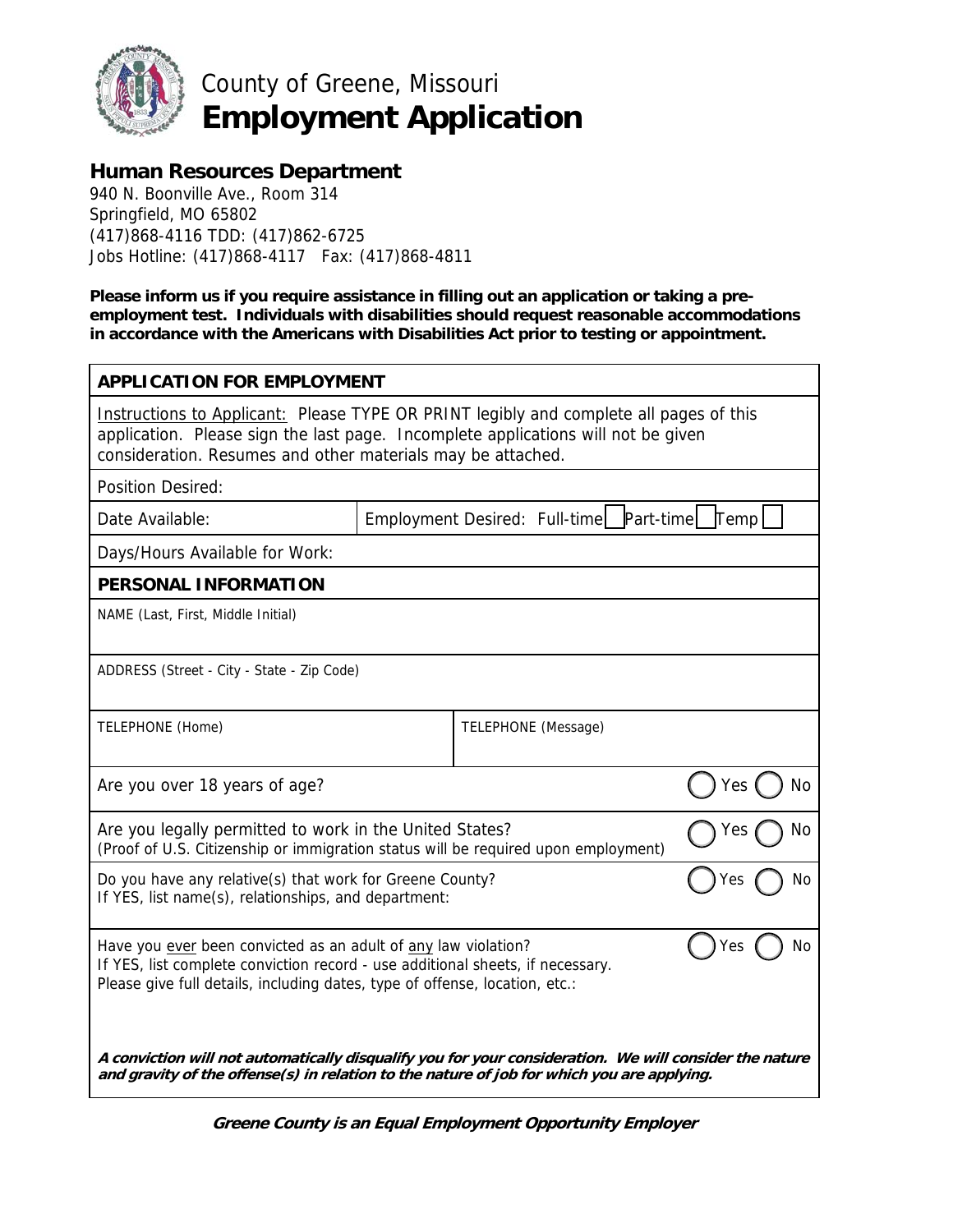#### **EMPLOYMENT EXPERIENCE**

In the space below, list your complete record of employment for the past TEN years and any other relevant work/volunteer experience. Start with your present or most recent position and list each position in the order that you held them. List any periods of unemployment of one month or more. If the vacancy announcement includes an experience requirement, be sure to show clearly that you meet such requirement. If more space is needed, attach separate sheet(s) to this application.

| Employer                                    |                      | Dates of Employment         |                     |
|---------------------------------------------|----------------------|-----------------------------|---------------------|
|                                             |                      | <b>Start Date</b>           | <b>End Date</b>     |
| May we contact employer?<br>If no, explain: | $\Box$ Yes $\Box$ No | <b>Starting Salary</b>      | <b>Final Salary</b> |
| Address                                     |                      |                             |                     |
| Phone Number                                |                      | Reason for Leaving          |                     |
| Your Job Title                              |                      | Supervisor's Name and Title |                     |
| Description of Duties                       |                      |                             |                     |
| Employer                                    |                      | Dates of Employment         |                     |
|                                             |                      | <b>Start Date</b>           | <b>End Date</b>     |
| May we contact employer?<br>If no, explain: | Yes<br>No            | <b>Starting Salary</b>      | <b>Final Salary</b> |
| Address                                     |                      |                             |                     |
| Phone Number                                |                      | Reason for Leaving          |                     |
| Your Job Title                              |                      | Supervisor's Name and Title |                     |
| Description of Duties                       |                      |                             |                     |
| Employer                                    |                      | Dates of Employment         |                     |
|                                             |                      | <b>Start Date</b>           | <b>End Date</b>     |
| May we contact employer?<br>If no, explain: | Yes $\lfloor$<br>No  | <b>Starting Salary</b>      | <b>Final Salary</b> |
| Address                                     |                      |                             |                     |
| Phone Number                                |                      | Reason for Leaving          |                     |
| Your Job Title                              |                      | Supervisor's Name and Title |                     |
| Description of Duties                       |                      |                             |                     |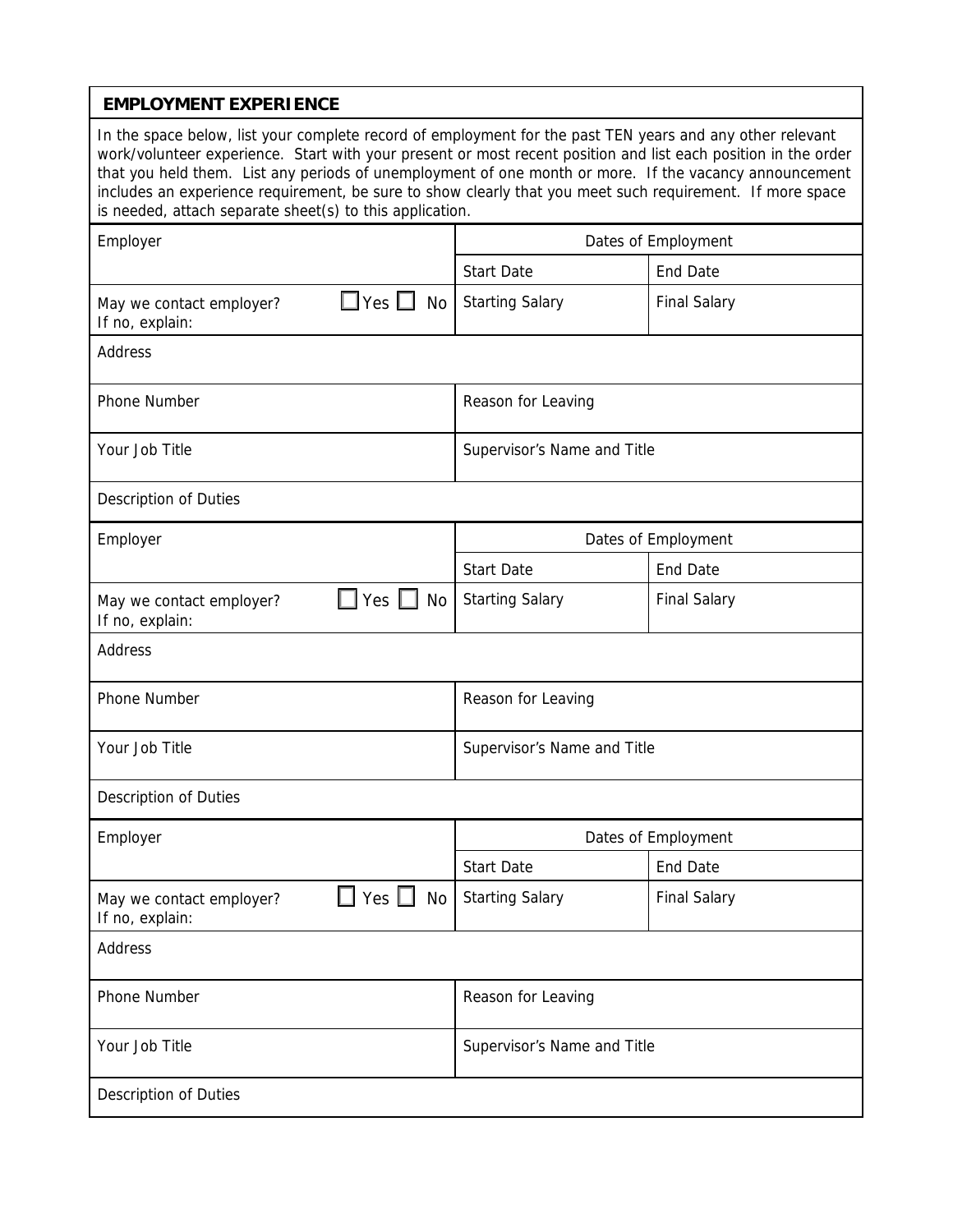| <b>EDUCATION AND TRAINING</b>                                                                                                    |                             |                                                              |                                |
|----------------------------------------------------------------------------------------------------------------------------------|-----------------------------|--------------------------------------------------------------|--------------------------------|
| Please complete all appropriate items. To receive credit for college education, you must<br>submit a copy of your transcript(s). |                             |                                                              |                                |
| Type of School                                                                                                                   | Name and Location of School | <b>Type Degree Received</b><br>and/or Credit Hours<br>Earned | Major/Minor<br>Fields of Study |
| <b>High School</b>                                                                                                               |                             | Did you graduate or obtain equivalency<br>diploma (GED)?     | Μo<br>Yes                      |
| <b>Vocational Education</b>                                                                                                      |                             |                                                              |                                |
| <b>College or University</b>                                                                                                     |                             |                                                              |                                |
| Graduate School                                                                                                                  |                             |                                                              |                                |
| Other Training<br>(Explain)                                                                                                      |                             |                                                              |                                |

### **PROFESSIONAL INFORMATION (if applicable)**

Please list any professional, paraprofessional, or technical certificates or licenses that you currently hold (include peace officer certification, motor vehicle operator license, CDL etc., if it is a requirement of the position for which you have applied).

License or Certification Held: <br>  $\vert$  Licensing State and/or Agency:

| LAW ENFORCEMENT APPLICANTS ONLY                                                                                                                                                     |                    |                   |  |
|-------------------------------------------------------------------------------------------------------------------------------------------------------------------------------------|--------------------|-------------------|--|
| Are you a United States citizen?                                                                                                                                                    |                    | Yes               |  |
| Please attach the following information which is a requirement for Missouri POST Certification:<br>Proof of U. S. Citizenship.<br>\$<br>Missouri Peace Officer Certification.<br>\$ |                    |                   |  |
| List below any information concerning military duty, if any:                                                                                                                        |                    |                   |  |
| Branch of Service:                                                                                                                                                                  | Type of Discharge: | Dates of Service: |  |

### **ADDITIONAL QUALIFICATIONS**

Please list any other knowledge, special technical or computer skills, and/or individual capabilities not previously listed that would especially prepare you for the position for which you have applied?